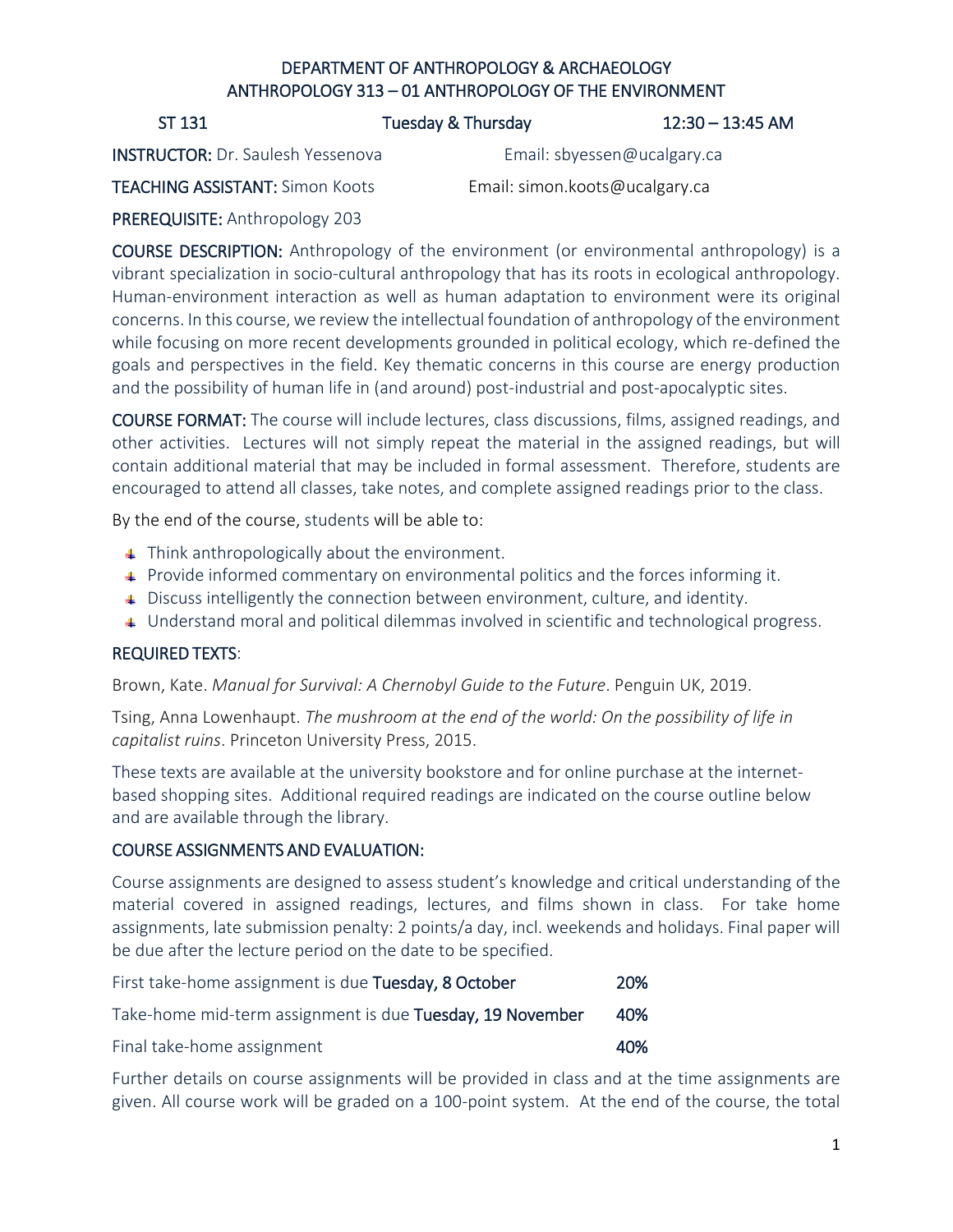number of marks will be converted to the official university letter grade system according to the following equivalences:

| $A+$ | $100 - 94.9\%$ B+      | 84.8-79.9% C+                      | 70.8— 66.9% | $D+ 58.8 - 54.9%$        |
|------|------------------------|------------------------------------|-------------|--------------------------|
| A.   | 94.8 - 89.9% B         | 79.8 - 74.9% C 66.8 – 62.9%        |             | <b>D</b> $54.8 - 49.9\%$ |
|      | $A - 89.8 - 84.9\%$ B- | $74.8 - 70.9\%$ C- $62.8 - 58.9\%$ |             | $F = 49.8\%$ and below   |

INSTRUCTOR'S OFFICE HOURS: by appointment.

EMAILING TO INSTRUCTOR: Students are welcome to forward their questions and comments to the instructor or TA's email indicated at the top of this document.

#### COMMUNICATION ETIQUETTE VIA EMAIL:

- $\uparrow$  Please use your university account when possible. Otherwise, use an account with an appropriate name (example of an unacceptable email: [sexymama@gmail.com\)](mailto:sexymama@gmail.com).
- $\overline{u}$  Use a clear subject line that includes the course name and the topic of the email, such as: "ANTH 203. Question about my schedule."
- Please be respectful (i.e., not too casual) when addressing either myself or your TA in an email. Use an appropriate greeting (acceptable: "Dear Dr. Yessenova;" unacceptable: "Hey there").
- $\overline{\phantom{a}}$  Keep in mind that answers to the questions concerning the matters clearly stated on the course outline will not be provided.
- $\uparrow$  Keep question(s) short and to the point. Show that you have made an effort to find the answer first in the text and lecture material (or even an outside source). State what you know in relation to what you are having a difficult time understanding.
- $\perp$  Include your full name and student ID in the signature of your email.
- Allow 48 hours for a response, excluding weekends and holidays.

Please note: we may choose not to respond to emails that do not follow the format outlined above.

#### WRITING ACROSS THE CURRICULUM

Writing skills are not exclusive to English courses and, in fact, should cross all disciplines. The University supports the belief that throughout their University careers, students should be taught how to write well so that when they graduate their writing abilities will be far above the minimal standards required at entrance. Consistent with this belief, students are expected to do a substantial amount of writing in their University courses and, where appropriate, instructors can and may use writing and the grading thereof as a factor in the evaluation of student work. The services provided by the Writing Centre in the Effective Writing Office can be utilized by all undergraduate and graduate students who feel they require further assistance.

#### STUDENT ACCESSIBILITY SERVICES ACCOMMODATIONS

Student Accommodations. Students needing an Accommodation because of a Disability or medical condition should contact Student Accessibility Services in accordance with the Procedure for Accommodations for Students with Disabilities available at

#### [https://www.ucalgary.ca/policies/files/policies/procedure-for-accommodations-for-students](https://www.ucalgary.ca/policies/files/policies/procedure-for-accommodations-for-students-with-disabilities.pdf)[with-disabilities.pdf](https://www.ucalgary.ca/policies/files/policies/procedure-for-accommodations-for-students-with-disabilities.pdf)

It is the responsibility of the student to request academic accommodations. If you are a student with a documented disability who may require academic accommodation and have not registered with Student Accessibility Services, please contact their office at (403)220-8237.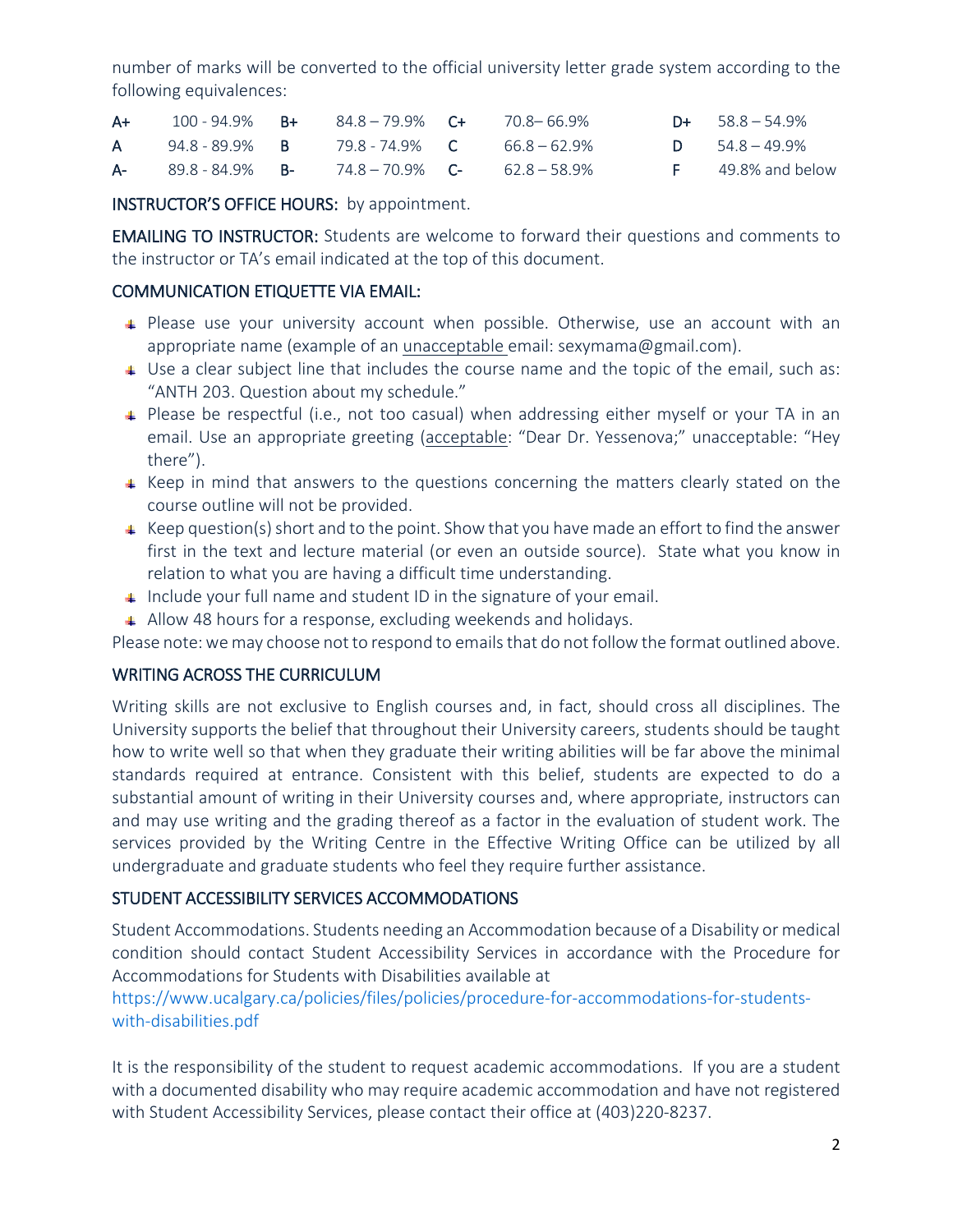Students who have not registered with Student Accessibility Services are not eligible for formal academic accommodation. Students are also required to discuss their needs with the instructor no later than fourteen (14) days after the start of the course.

### ACADEMIC MISCONDUCT

Academic dishonesty is an unacceptable activity at the University of Calgary and students are strongly advised to read the Student Misconduct section of the University Calendar. Quite often, students are unaware of what constitutes academic dishonesty or plagiarism. The most common are:

- 1) Presenting another student's work as your own
- 2) Presenting an author's work or ideas as you own without proper referencing
- 3) Using work completed for another course

This activity will not be tolerated and students conducting themselves in this manner will be dealt with according to the procedures outlined in the University Calendar.

For detailed information on what constitutes academic misconduct, please refer to the following link: <https://www.ucalgary.ca/policies/files/policies/student-academic-misconduct-policy.pdf>

### FREEDOM OF INFORMATION AND PROTECTION OF PRIVACY ACT

The University of Calgary is committed to protecting the privacy of individuals who work and study at the University or who otherwise interact with the University in accordance with the standards set out in the Freedom of Information and Protection of Privacy Act.

Please refer to the following link for detailed information:

<http://www.ucalgary.ca/legalservices/foip>

The Department of Anthropology and Archaeology's FOIP (Freedom of Information and Privacy) policy requires all reports/examinations to be returned to students during class time or the instructor's office hours. Any term work not picked up will be placed in the Anthropology and Archaeology Office (ES620) for distribution. Any student not wishing to have their work placed in the office must make alternate arrangements with the course instructor early in the term.

#### INSTRUCTOR INTELLECTUAL PROPERTY

Lectures, demonstrations, performances, and any other course material provided by an instructor includes copyright protected works under the Copyright Act and all forms of electronic or mechanical recording of lectures, laboratories, tutorials, presentations, performances, electronic (computer) information, the duplication of course material, and to the translation of recordings or transcriptions of any of these materials to another form by electronic or mechanical means by students is not permitted, except.

- As a formal accommodation as assessed by the Student Accessibility Services and only for individual private study and only at the discretion of the instructor.
- With the permission of the instructor, students without a formal accommodation may audio record lectures, provided that the student and instructor sign a release form available from departmental and faculty offices. A copy of the Release form shall be retained by the instructor and by the department in which the course is offered. Any audio recording by students is permitted only for the purposes of private study by the individual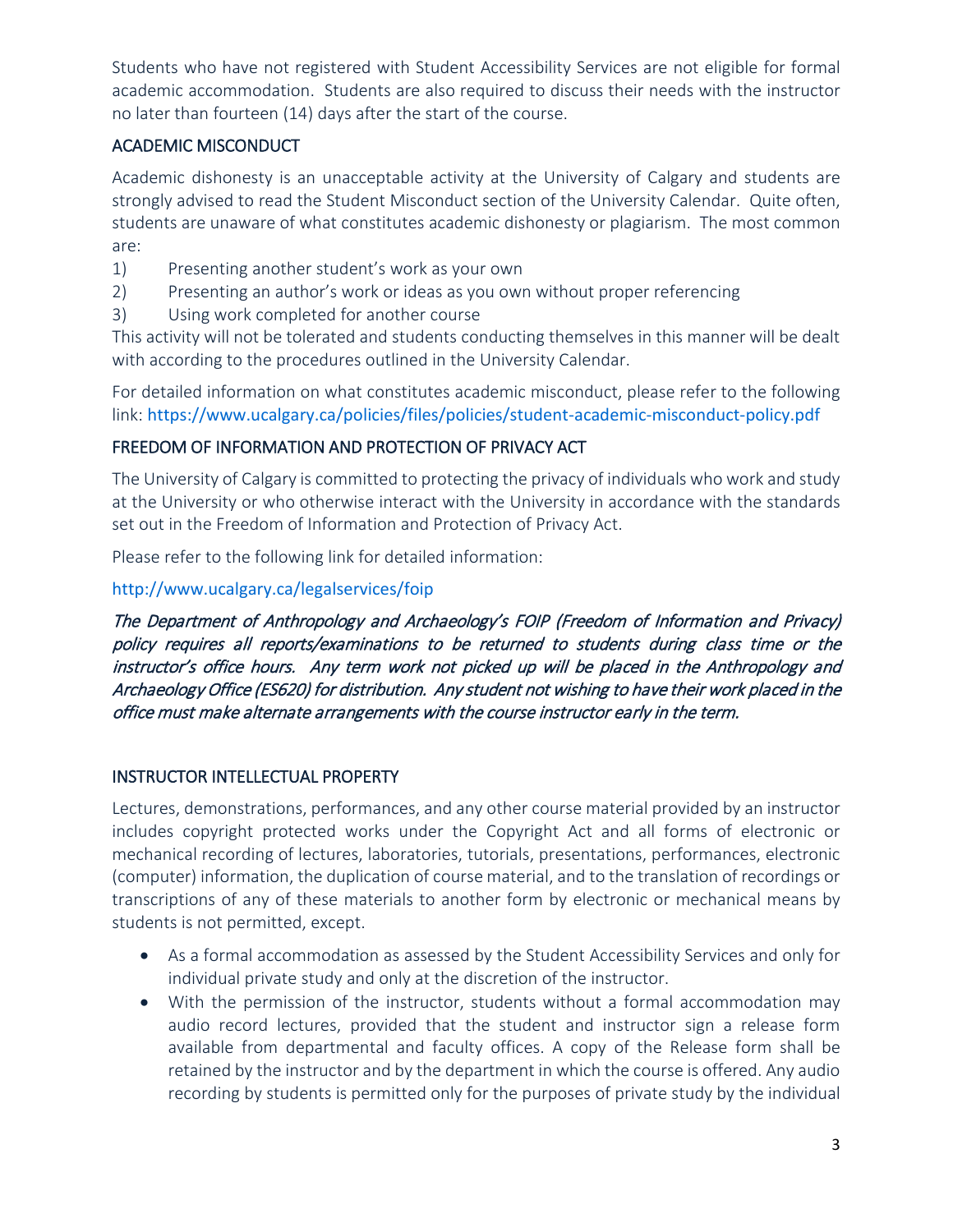student. Students may not distribute, email or otherwise communicate these materials to any other person.

- For any other use, whether by duplication, transcription, publication, sale or transfer of recordings, written approval must be obtained from the instructor for the specific use proposed.
- Any use other than that described above (e.g. distributing, emailing or otherwise communicating these materials to any other person, constitutes academic misconduct and may result in suspension or expulsion.
- Students are encouraged to make notes of classroom discussions, lectures, demonstrations etc.

### COPYRIGHT LEGISLATION:

All students are required to read the University of Calgary policy on Acceptable Use of Material Protected by Copyright [\(www.ucalgary.ca/policies/files/policies/acceptable-use-of-material](http://www.ucalgary.ca/policies/files/policies/acceptable-use-of-material-protected-by-copyright.pdf)[protected-by-copyright.pdf\)](http://www.ucalgary.ca/policies/files/policies/acceptable-use-of-material-protected-by-copyright.pdf) and requirements of the copyright act [\(https://laws](https://laws-lois.justice.gc.ca/eng/acts/C-42/index.html)[lois.justice.gc.ca/eng/acts/C-42/index.html\)](https://laws-lois.justice.gc.ca/eng/acts/C-42/index.html) to ensure they are aware of the consequences of unauthorized sharing of course materials (including instructor notes, electronic versions of textbooks etc.). Students who use material protected by copyright in violation of this policy may be disciplined under the Non-Academic Misconduct Policy.

### SUPPORT AND RESOURCES

Information that is not course-specific related can be found on the Office of the Registrar's website:<https://www.ucalgary.ca/registrar/registration/course-outlines>

Note: information here includes

- Emergency Evacuation/Assembly Points
- Wellness and Mental Health Resources
- Student Success Centre
- Student Ombuds Office
- Student Union (SU) Information
- Safewalk

#### PLAGIARISM AND CHEATING

Plagiarism: "to steal and pass off the ideas or words of another as one's own" (Webster's). Plagiarism will not be tolerated and will automatically result in a failing grade for the submission. Any student caught plagiarizing will also be subject to additional University sanctions. Students are expected to be familiar with the Department of Anthropology and Archaeology's policy on intellectual honesty

### DEFERRED EXAMS:

A student who is absent from a test for legitimate reasons must discuss an alternative course of action with the instructor. The instructor at their discretion may transfer the percentage weight for the test to the final examination, if there is a final examination in the course, set another test,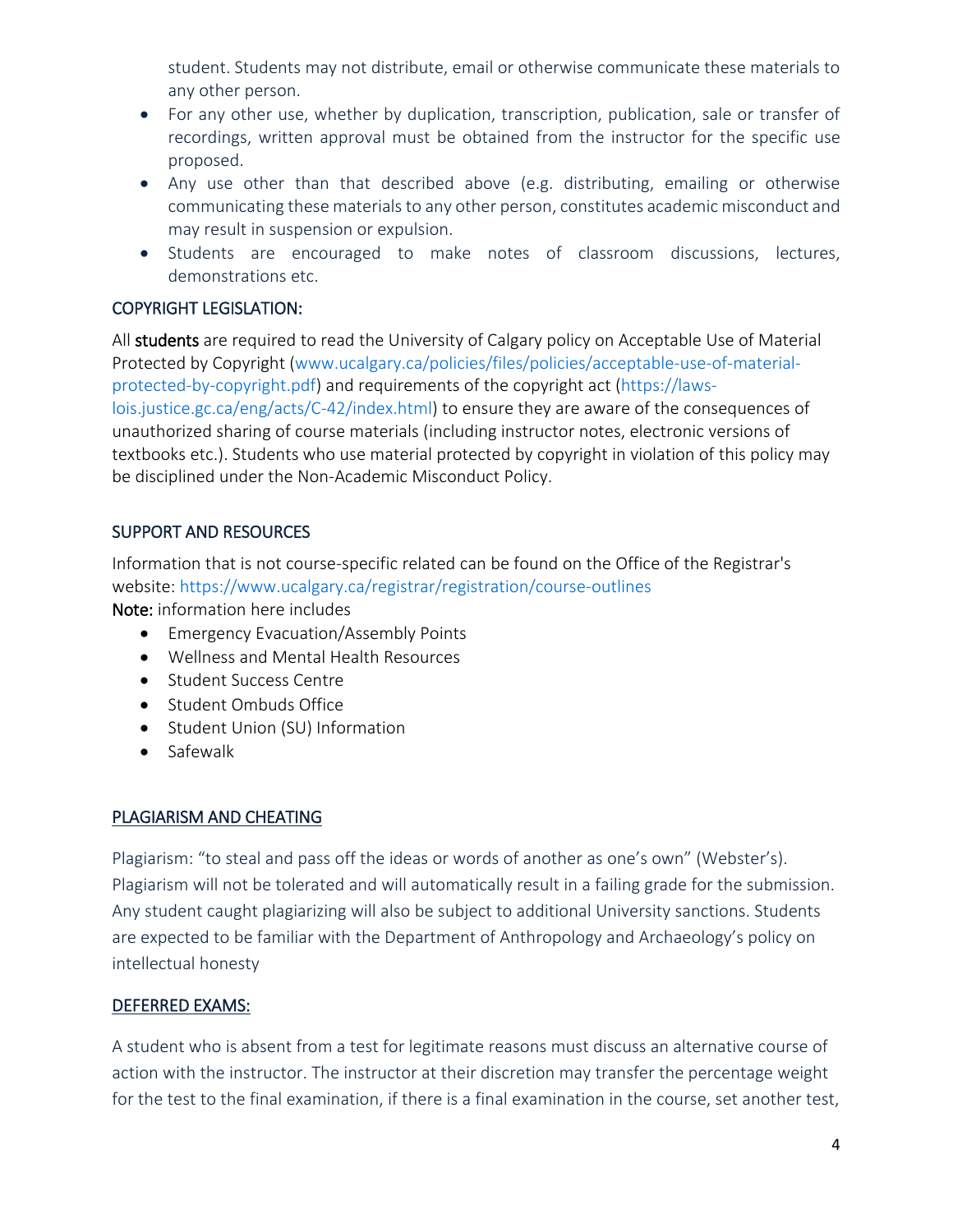etc. An instructor will normally make this decision on the basis of verbal information provided by the student. In the event that an instructor feels that they cannot judge the veracity of the information provided, Students must be aware that they are responsible for payment of any charge associated with the medical assessment and documentation as this service falls outside the realm of services provided by the Provincial Health Care Plan. Deferral of the final exam requires Registrar approval.

### ACADEMIC ACCOMMODATIONS

### <http://www.ucalgary.ca/access/accommodations/policy>

Students needing an Accommodation because of a Disability or medical condition should communicate this need to Student Accessibility Services in accordance with the Procedure for Accommodations for Students with Disabilities

Students needing an Accommodation based on a Protected Ground other than Disability, should communicate this need, preferably in writing, to the instructor of this course.

### ACADEMIC INTEGRITY

Academic integrity is essential to the pursuit of learning and scholarship in a university, and to ensuring that a degree from the University of Calgary is a strong signal of each student's individual academic achievements. As a result, the University treats cases of cheating and plagiarism very seriously. Non-academic integrity also constitutes an important component of this program.

For detailed information on what constitutes academic and non-academic misconduct, please refer to the following link:<http://www.ucalgary.ca/pubs/calendar/current/k-2-1.html>

All suspected cases of academic and non-academic misconduct will be investigated following procedures outlined in the University Calendar. If you have questions or concerns about what constitutes appropriate academic behavior or appropriate research and citation methods, you are expected to seek out additional information on academic integrity from your instructor or from other institutional resources.

Where there is a criminal act involved in plagiarism, cheating or other academic misconduct, e.g., theft (taking another student's paper from their possession, or from the possession of a faculty member without permission), breaking and entering (forcibly entering an office to gain access to papers, grades or records), forgery, personation and conspiracy (impersonating another student by agreement and writing their paper) and other such offences under the Criminal Code of Canada, the University may take legal advice on the appropriate response and, where appropriate, refer the matter to the police, in addition to or in substitution for any action taken under these regulations by the University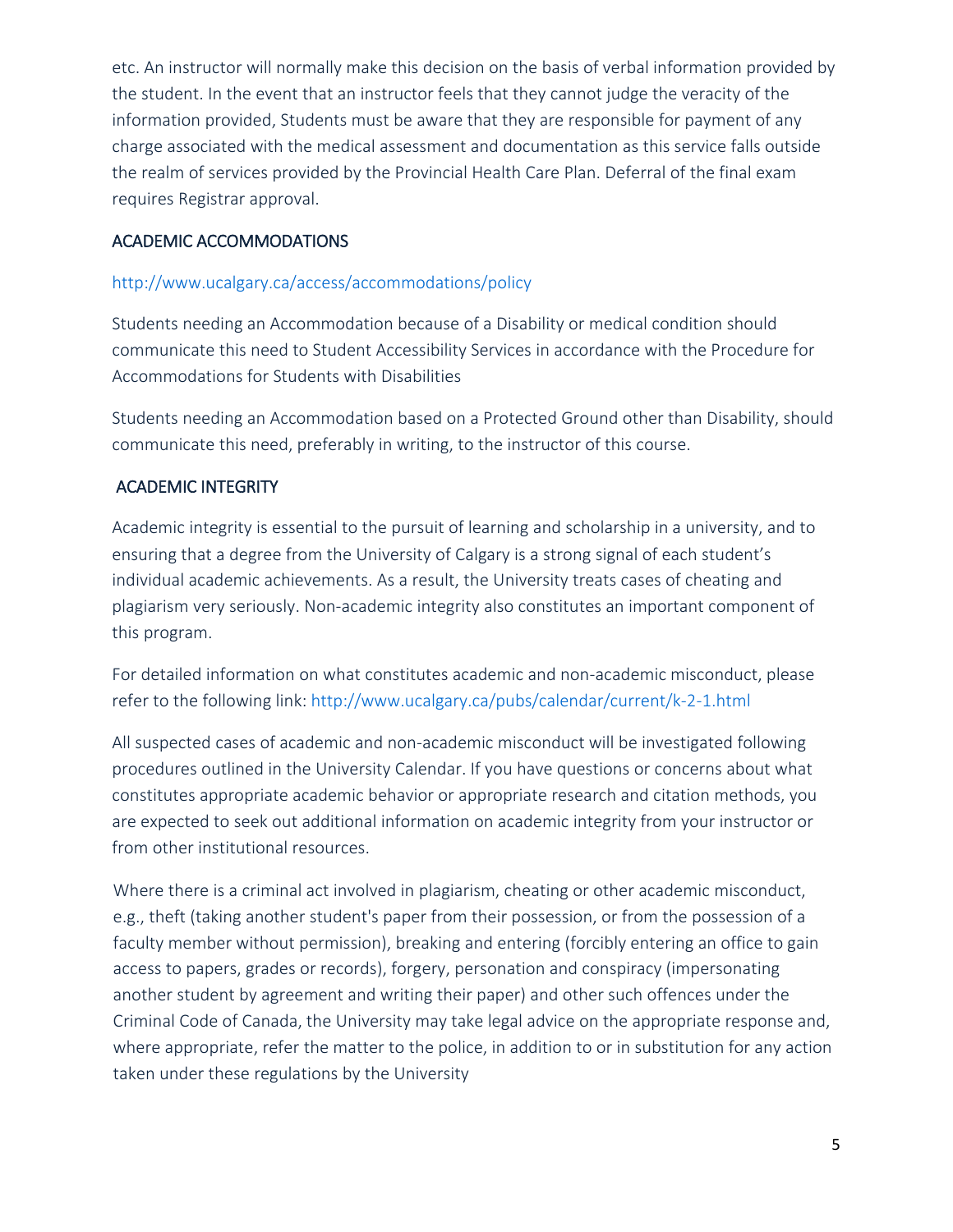## TEACHING EVALUATIONS / USRIS (Universal Student Ratings of Instruction)

At the University of Calgary, feedback provided by students through the Universal Student Ratings of Instruction (USRI) survey provides valuable information to help with evaluating instruction, enhancing learning and teaching, and selecting courses. Your responses make a difference, please participate! Website: http://www.ucalgary.ca/usri/

### Writing Across the Curriculum

Writing skills are not exclusive to English courses and, in fact, should cross all disciplines. The University supports the belief that throughout their University careers, students should be taught how to write well so that when they graduate their writing abilities will be far above the minimal standards required at entrance. Consistent with this belief, students are expected to do a substantial amount of writing in their University courses and, where appropriate, members of faculty can and should use writing and the grading thereof as a factor in the evaluation of student work. The services provided by the Writing Support, part of the Student Success Centre, can be utilized by all undergraduate and graduate students who feel they require further assistance

Emergency Evacuation Assembly Points: In the event of an emergency that requires evacuation, please refer to the following link to become familiar with the assembly points for the class: <http://www.ucalgary.ca/emergencyplan/assemblypoints>

# Freedom of Information and Protection of Privacy Act: Freedom of Information and Protection of Privacy Act

The University of Calgary is committed to protecting the privacy of individuals who work and study at the University or who otherwise interact with the University in accordance with the standards set out in the Freedom of Information and Protection of Privacy Act. Please refer to the following link for detailed information:<http://www.ucalgary.ca/legalservices/foip>

The Department of Anthropology and Archaeology's FOIP (Freedom of Information and Privacy) policy requires all reports/examinations to be returned to students during class time or the instructor's office hours. Any term work not picked up will be placed in the Anthropology and Archaeology Office (ES620) for distribution. Any student not wishing to have their work placed in the office must make alternative arrangements with the course instructor early in the term.

Safewalk Information: Campus Security, in partnership with the Students' Union, provides the Safewalk service, 24 hours a day to any location on Campus including the LRT, parking lots, bus zones and University residences. Contact Campus Security at (403) 220-5333 or use a help phone, and Safewalkers or a Campus Security Officer will accompany you to your campus destination.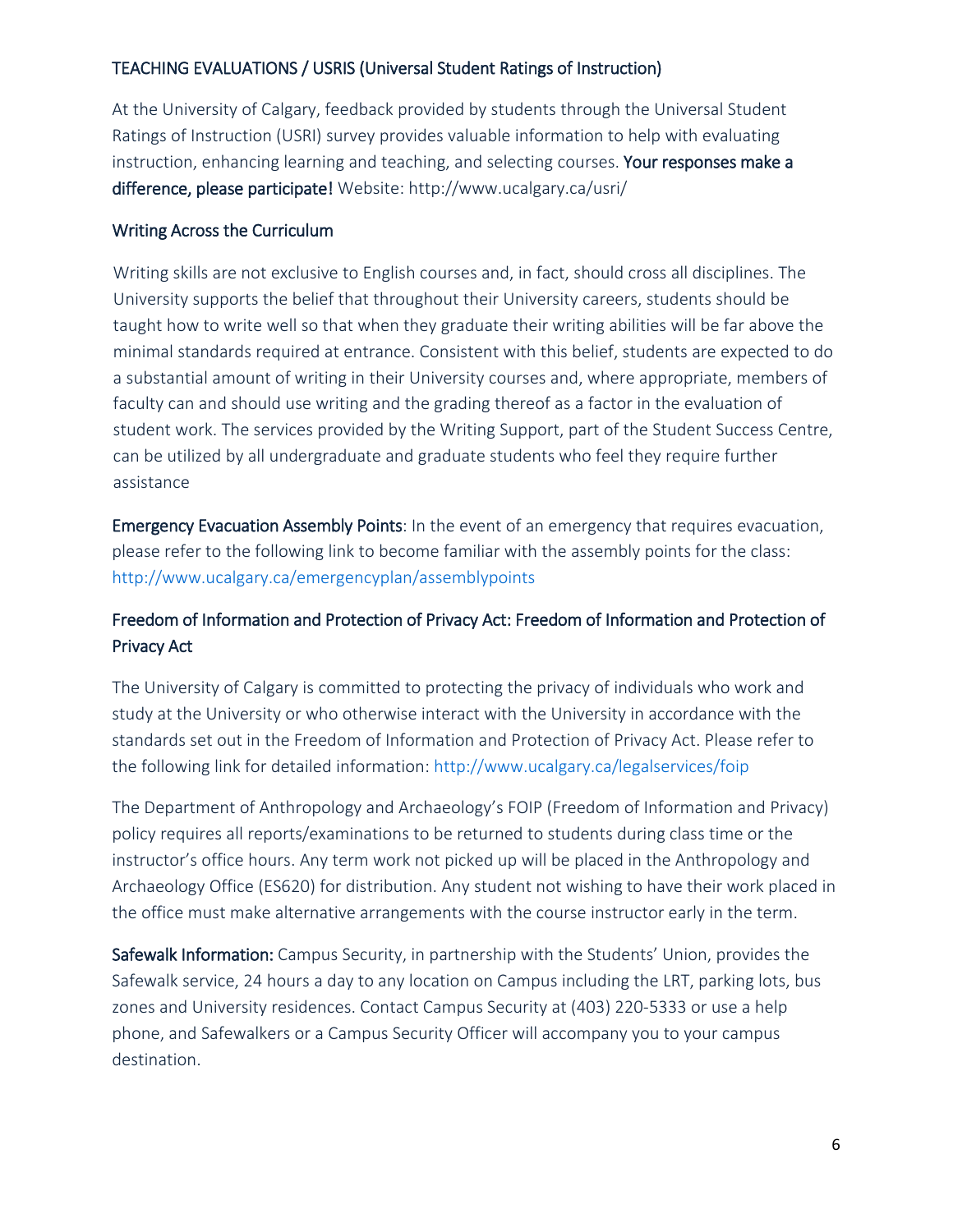# SCHEDULE OF LECTURE TOPICS, FILMS & REQUIRED READINGS

| Date          | Topics/film titles/exams                                                                                                                                          | <b>Readings</b>                                                                                                                                                            |
|---------------|-------------------------------------------------------------------------------------------------------------------------------------------------------------------|----------------------------------------------------------------------------------------------------------------------------------------------------------------------------|
| 5 Sept        | No class: instructor is at the conference.                                                                                                                        |                                                                                                                                                                            |
| 10 Sept       | Introduction to the course. Anthropology and the<br>environment.                                                                                                  |                                                                                                                                                                            |
| 12 Sept       | The Earth and Us: milestones in energy extraction. The<br>future of energy: notes from Astana Expo 2017.                                                          | Kottak, C. "The new ecological<br>anthropology". American<br>Anthropologist 101.1 (1999):<br>$23 - 35.$                                                                    |
| 17 Sept       | Film: Line in the Sand: A Glimpse into the Context and<br>Consequences of the Northern Gateway Pipeline by Tomas<br>Borsa & Jean-Philippe Marquis, 2015 (80 min). | Chakrabarty, D. "The climate of<br>history: Four theses." Critical<br>inquiry 35.2 (2009): 197-222.                                                                        |
| 19 Sept       | Film discussion. Cold War and the start of the nuclear age:<br>being nuclear.                                                                                     | Hecht, G. "Nuclear ontologies"<br>Constellations 13.3 (2006):<br>$320 - 331$ ).                                                                                            |
| 24 Sept       | First take-home assignment is posted on D2L. Introduction to<br>Kate Brown's Manual for Survival. In the wake of the<br>catastrophe.                              | Brown, "Introduction" and Part<br>$1: 1 - 80.$                                                                                                                             |
| 26 Sept       | Film discussion: Chernobyl by Johan Renck, HBO, 2019.<br>Chernobyl Diaries by Brad Parker, STARZ, 2012. Both films<br>are available on Crave TV.                  | Brown, "Introduction" and Part<br>$1: 1 - 80.$                                                                                                                             |
| 1 Oct         | Radiation, science, and globalization of the environment.                                                                                                         | Brown, Part II: 81 - 118.                                                                                                                                                  |
| 3 Oct         | Reinvention of nature.                                                                                                                                            | Brown, Part III: 119 - 144.                                                                                                                                                |
| 8 Oct         | First take-home assignment is due.<br>'Nuclear' politics of post-apocalypse.                                                                                      | Brown, Part IV: 145 - 162.                                                                                                                                                 |
| <b>10 Oct</b> | Knowledge and embodied suffering.                                                                                                                                 | Brown, Part V: 163 - 210.                                                                                                                                                  |
| 15 Oct        | Internationalization/compartmentalization of knowledge.                                                                                                           | Brown, Part VI: 211 - 287.                                                                                                                                                 |
| 17 Oct        | Film: Pandora's Promise by Robert Stone, 2013 (87 min).                                                                                                           | Brown, Part VI: 211 - 287.                                                                                                                                                 |
| 22 Oct        | Film discussion. Energy futures: Atom and Cosmos Exposed.                                                                                                         |                                                                                                                                                                            |
| 24 Oct        | Second take-home assignment is posted on D2L.<br>On the possibility of life in (state) socialist ruins.                                                           | Brown, Part VII and Conclusion:<br>$287 - 312.$                                                                                                                            |
| 29 Oct        | Situating the Chernobyl catastrophe.                                                                                                                              | Brown, K. "Learning to read the<br>great Chernobyl acceleration:<br>literacy in the more-than-<br>human landscapes." Current<br>Anthropology 60.S 20 (2019):<br>S198-S208. |
| <b>31 Oct</b> | Introduction to Anna Tsing's The Mushroom at the End of<br>the World (or "On the possibility of life in capitalist ruins").                                       | Tsing, Enabling Entanglements<br>and Prologue: $vi - 10$ .                                                                                                                 |